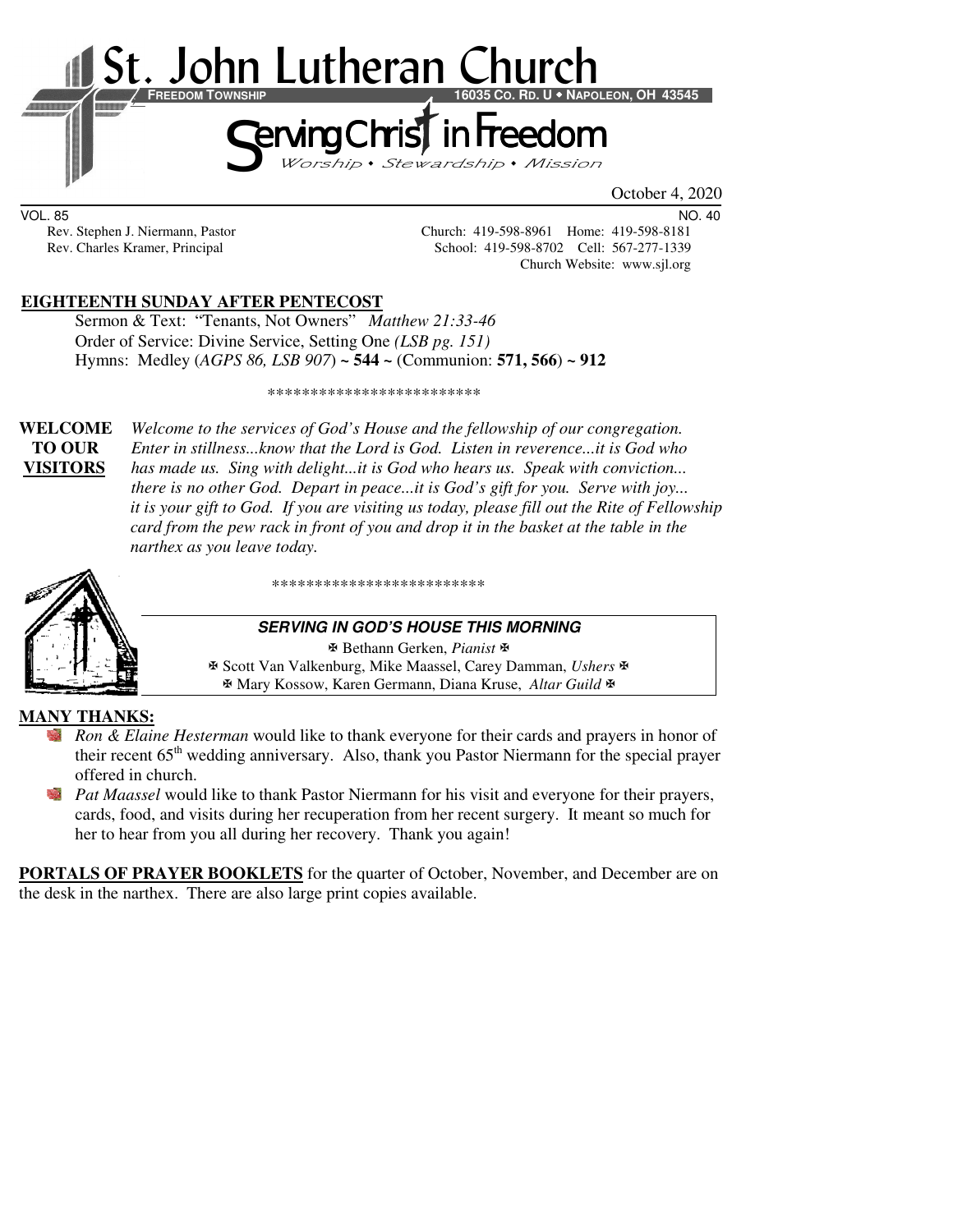|        |                | In God's House This Week<br>Online church calendar: https://74058984.view-events.com |  |  |
|--------|----------------|--------------------------------------------------------------------------------------|--|--|
| Date   | Time           | <b>Activities</b>                                                                    |  |  |
| Today  | 9:00AM         | <b>Communion Service</b>                                                             |  |  |
| Tues.  | 8:35 AM        | <b>School Chapel</b>                                                                 |  |  |
|        | 6:00 PM        | <b>School Board Meeting</b>                                                          |  |  |
|        | 7:00 PM        | <b>Stewardship Board Meeting</b>                                                     |  |  |
| Wed.   | 6:15 PM        | Jr. High Confirmation Class (until 7:30 PM)                                          |  |  |
| Thurs. | <b>7:00 PM</b> | <b>Thursday Evening Worship</b>                                                      |  |  |
| Sun.   | 9:00AM         | <b>Worship Service w/Communion following</b>                                         |  |  |
| Mon.-  | 7:30 AM        | Morning Meditations, WONW 1280 AM                                                    |  |  |
| Sat.   |                | Speaker: Rev.Stephen Niermann - St. John Lutheran - Napoleon                         |  |  |

# **FOR THOSE LISTENING FROM THE PARKING LOT**

**Pick up your bulletin and service by driving through the carport before worship** 

**You can give your offering to the deacon at the same time** 

# **Tune your FM radio to 87.7**

#### **Drive-thru Communion after worship under carport**

**MATTERS FOR PRAYER** – Please keep these people in your prayers:

- Shut-Ins: *Norma Damman, Renetta Homan,* and *Lester Rabe*
- *Melba Elling, Lorna Von Deylen*, and *Ruth Mahnke*, at Genacross Lutheran Home
- *Evelyn Rohrs,* at Assisted Living Genacross Lutheran Home
- *Harold Behrmann,* at Fulton Manor, Wauseon
- *Donald Badenhop,* at Vancrest Nursing Care Facility, Holgate
- *Donald Landry,* residing at the Ohio Veteran's Home, Sandusky
- Armed Services: *Justin Atkinson, Jason Rohrs*, *Emily Schroeder, Connor Gerken, Seth Handy, Jared Dishop*
- *Leona Durham, Sue Hurst* and *Rev. Logan Scheiwe,* for health concerns with cancer
- *The family of Linda 'Kay' Gerken,* especially her sons Zach, Cody, and Connor. Kay passed away on Sept.  $12^{th}$ .
- *Rev. Robert Nemoyer,* who is in physical rehab at Evergreen Manor Montpelier to regain strength after recent falls.

**2021 NOMINATIONS** – The Stewardship Board has sent out letters to prospective nominees for the various offices of our congregation and school. As the nomination procedure carries forward, we ask that everyone please pray that the Lord of the Vineyard, the church, would send workers who make it possible to nourish the ministry of Word and Sacrament in our midst.

If you received one of the letters, please consider it prayerfully and carefully. We have prayed for you, and believe that God has equipped you to serve for the office for which you are nominated.

| <b>FINANCIAL FACTS: Home Fund</b> |                                       | Synod & Missions | <b>Building Fund</b> |
|-----------------------------------|---------------------------------------|------------------|----------------------|
| Weekly Need                       | \$9,792.78                            | \$500.00         | \$961.54             |
| Rec'd 09/27/20                    | \$5,515.00                            | \$170.00         | \$445.00             |
|                                   | $\textbf{ATTENDANCE:}$ Thursday – 36; | Sunday $-89$     |                      |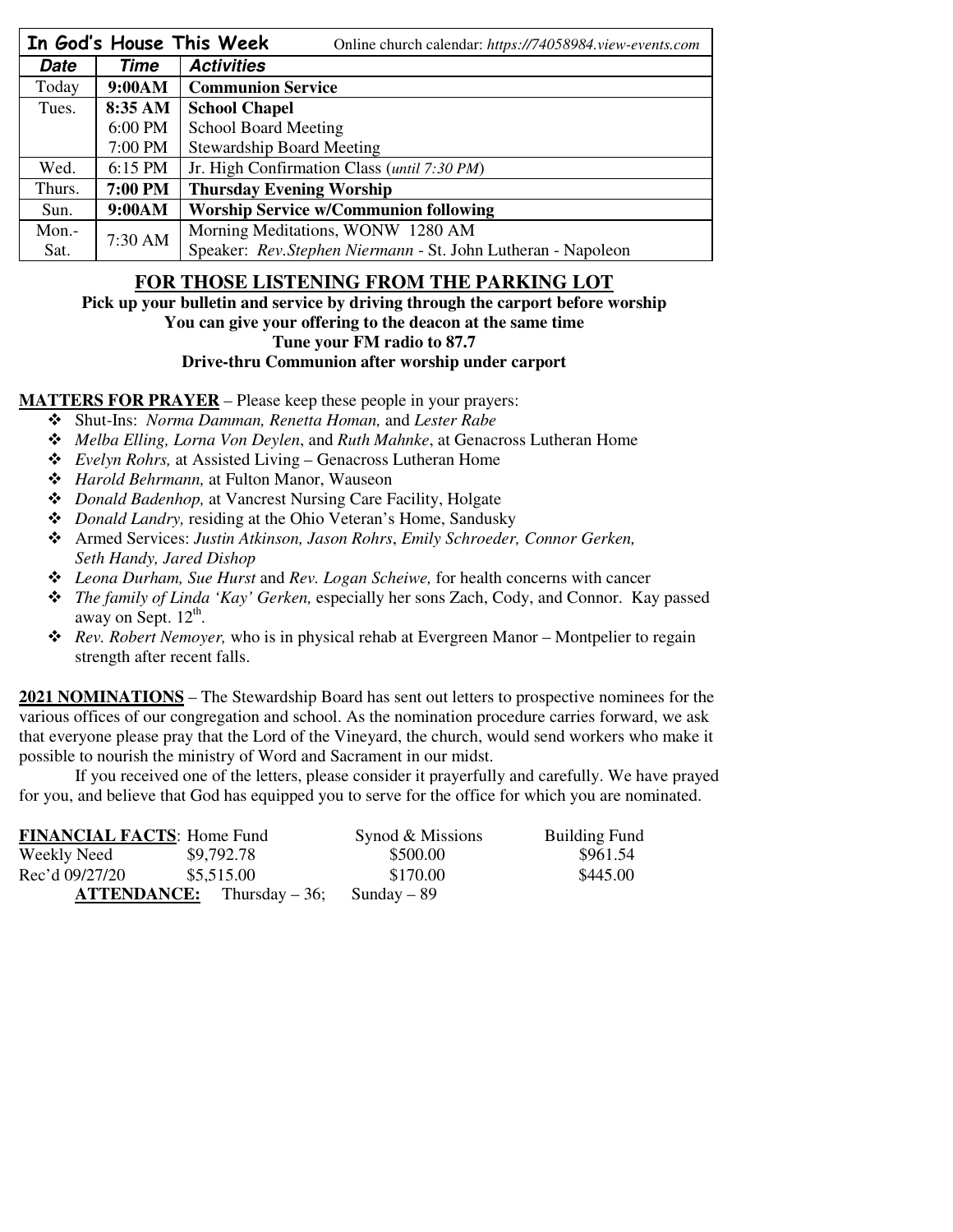### **THE SCRIPTURES THIS DAY – Eighteenth Sunday after Pentecost**

Today's propers (the variable parts of the service) could well fit during Lent. The *Gospel*, for example, takes place during Holy Week. All the elements point to Jesus' Passion—his rejection and murder by his own people. The primary image is of vines and vineyards: planted and nurtured with meticulous and loving care. Yet the vineyard of the Lord yielded not good fruit but "wild grapes" (*Old Testament*). As a result, the *Psalm* grieves that Yahweh has "broken down its walls, so that all who pass along the way pluck its fruit" (Ps 80:12). These Old Testament passages, of course, prefigure later Israel killing the vineyard master's own son when he comes (Matt 21:39). "Gracious God, You gave Your Son into the hands of sinful men who killed Him" (*Collect*).

In light of all this, today's Introit is remarkable. "Oh give thanks to the Lord, for he is good; for his steadfast love endures forever! . . . The stone that the builders rejected has become the cornerstone. This is the Lord's doing; it is marvelous in our eyes" (Ps 118:1, 22–23). This is why St. Paul, with all his impressive credentials as a man of Israel, would count that all as rubbish for the surpassing worth of knowing Jesus (*Epistle*).

# **BIBLE STUDY RESUMES NEXT SUNDAY, OCT. 11 POLITICS IS DRIVING ME CRAZY!**

With every election cycle, the rhetoric becomes overpowering. We hear it in the national news. We read it on social media. Sometimes the discussions are balanced and informative. Sometimes they are mean-spirited and inaccurate. Sometimes they instill hope. Sometimes they incite fear or anger. Sometimes they promote an agenda that is very obviously contrary to God's Word and will.



**What can a Christian do?** How does a Christian view politics? How does a Christian respond to the present political climate? How can a Christian find hope even when he or she is overwhelmed with the thought, **"Politics is driving me crazy!"?**

This Bible study offers a note of calm as it reminds us that we are citizens of two kingdoms, each with a different role and a different agenda. It offers a note of hope as it reminds us that God has absolute rule over both kingdoms. It offers a note of encouragement as it leads us to consider how we serve in both kingdoms.

**Join us, beginning next Sunday, Oct. 11 after the Sunday service.** We will meet in the south end of the fellowship hall to allow for better social distancing.



**NEW ONLINE CHURCH CALENDAR** – Recently we have switched online calendar services, so that our master calendar has a new and fresh look that we hope you will enjoy. **To navigate to this calendar, go to our webpage at sjl.org and click on the Calendar tab at the top of the page.** If you want to schedule any kind of event in the church or school facilities, please refer to this calendar first to determine if there will be any scheduling conflicts.

**COVID-19 MEASURES –** The two most important things we can do to prevent the spread of viruses are 1) social distancing, and 2) wearing a mask when entering and exiting the building, and when singing or speaking. Masks can be removed during longer periods of listening, such as Scripture readings, sermon, prayers, etc.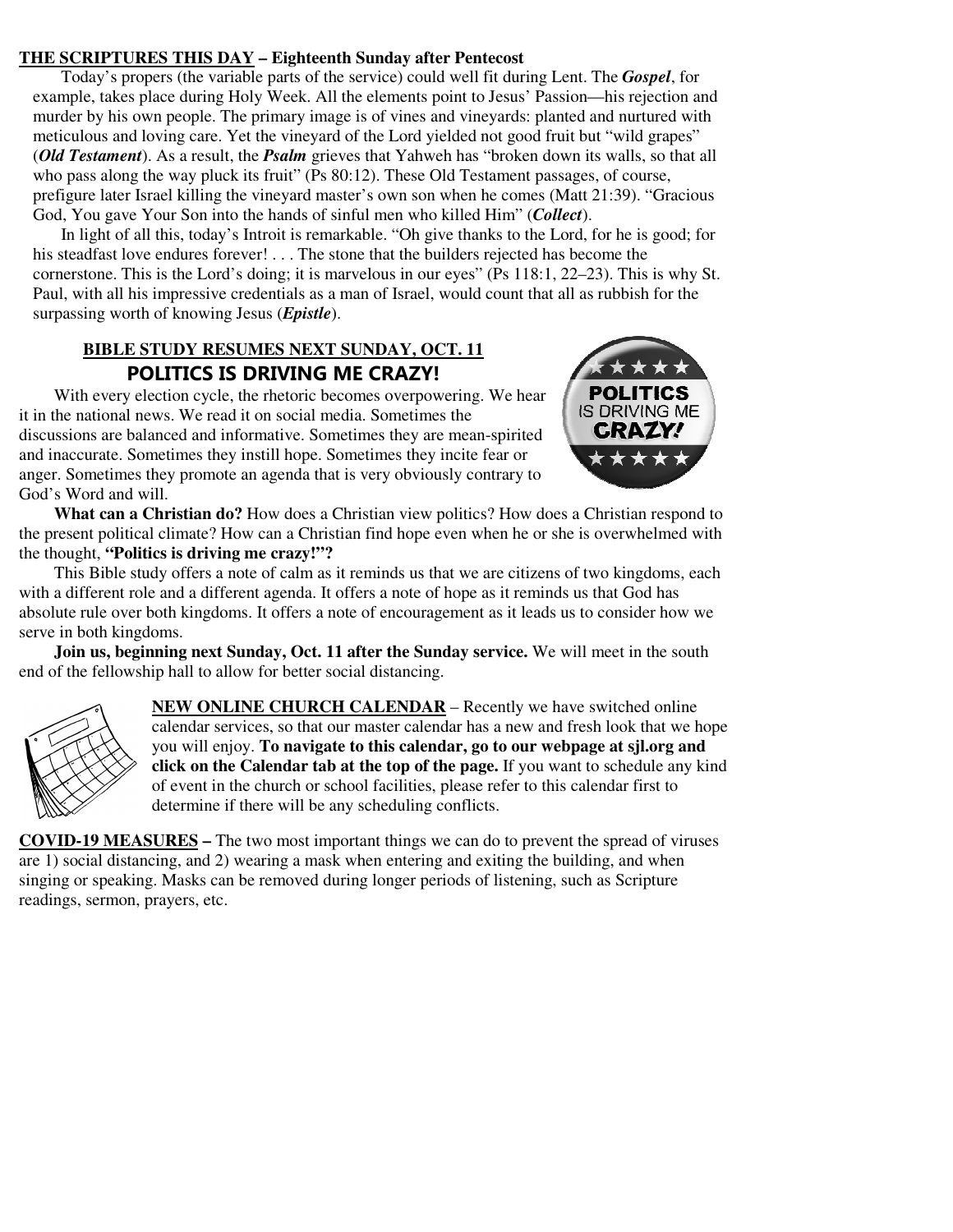**LYF ICE CREAM SOCIAL – Pre-order deadline is <b>TODAY!** The LYF is hosting an alternate option for its annual ice cream social this year. This will be a Drive-thru Ice Cream Social with **preorders only**. The date is Sun., Oct.  $18<sup>th</sup>$  with drive-thru from 10:30 AM – Noon. Order forms are available on the narthex table and also on the school or church's Facebook page under "Events". The menu will be: *Chicken or Hot Dog Sandwich, Baked Beans, Chips,* and *Schwan's Ice Cream.* Freewill offering! This is a Thrivent Action Team event! Come out and support the youth of our congregation as they continue to raise funds for the Youth Center; and also begin to raise funds for the next National Youth Gathering in Houston, TX in 2022!

**ICE CREAM SOCIAL DONATIONS**: In an effort to give as much of the profit from the Ice Cream Social to the youth traveling to the National Youth Gathering in 2022, we are asking if congregation members would like to help by donating items toward the fundraiser. A signup sheet is at the narthex table listing grocery/food items needed to prepare the menu for the social. If you are able to help, please list your name and the item(s) you are able to donate on the sheet. A signup sheet can also be found on the church's Facebook page. **Please have items to the church/school by Tues., Oct. 13th**. If there are any questions, please contact Sarah Bartok through the church office. Thank you!

**PASTOR INSTALLATION AT ST. JOHN, STRYKER** – We rejoice with our sister congregation, St. John Lutheran, Stryker, as they installed their new pastor, *Rev. Aaron Bueltmann*, on Sat., Oct. 3<sup>rd</sup>. Rev. Bueltmann comes to northwest Ohio from Advent Lutheran Church of Hartford County, Maryland where he served since August 2016. We pray that God will richly bless his ministry at St. John for many years to come.

# **THREE WAYS TO GIVE AN OFFERING**

- Deposit your offering in the narthex when you come to worship, or if you're listening to the FM broadcast, give your offering to the usher or deacon when they hand you your bulletin.
- Use the '**Give Now'** online giving page a link (the blue button) is on our website.
- Mail your offering to the church.

**FURNISHINGS FOR OLD SCHOOL RENOVATION EAST ROOM** – Thank you to everyone who has given gifts for furnishing the new facility in the old school. So far we have enough funds to purchase the tables and chairs for the east room. Once these have arrived, we can begin using that room for events up to approximately 50 people.

• We are still receiving gifts for the purchase of two large TV's to be mounted on the walls in each of the two main rooms. Gifts may be included with your regular offering (*make a notation on your envelope*), or deposited into the clear box marked "Old School Furnishings" located on the narthex table (*special envelopes for your gift are available*).

**ST. JOHN SCRIP CONTINUES**: As of October 1<sup>st</sup>, you may begin ordering SCRIP again. Order forms are available on the narthex table and also in the "School Info" rack outside the office. Please turn those orders in on Wednesdays, with payment to *St. John School PTL Scrip Program*. The gift cards will be sent home the following week on Tuesday. Payment must accompany orders. **Any questions about SCRIP can be directed to SCRIP Coordinator Kristyn Honemann at 419-966- 0207 or email at honemann@embarqmail.com.**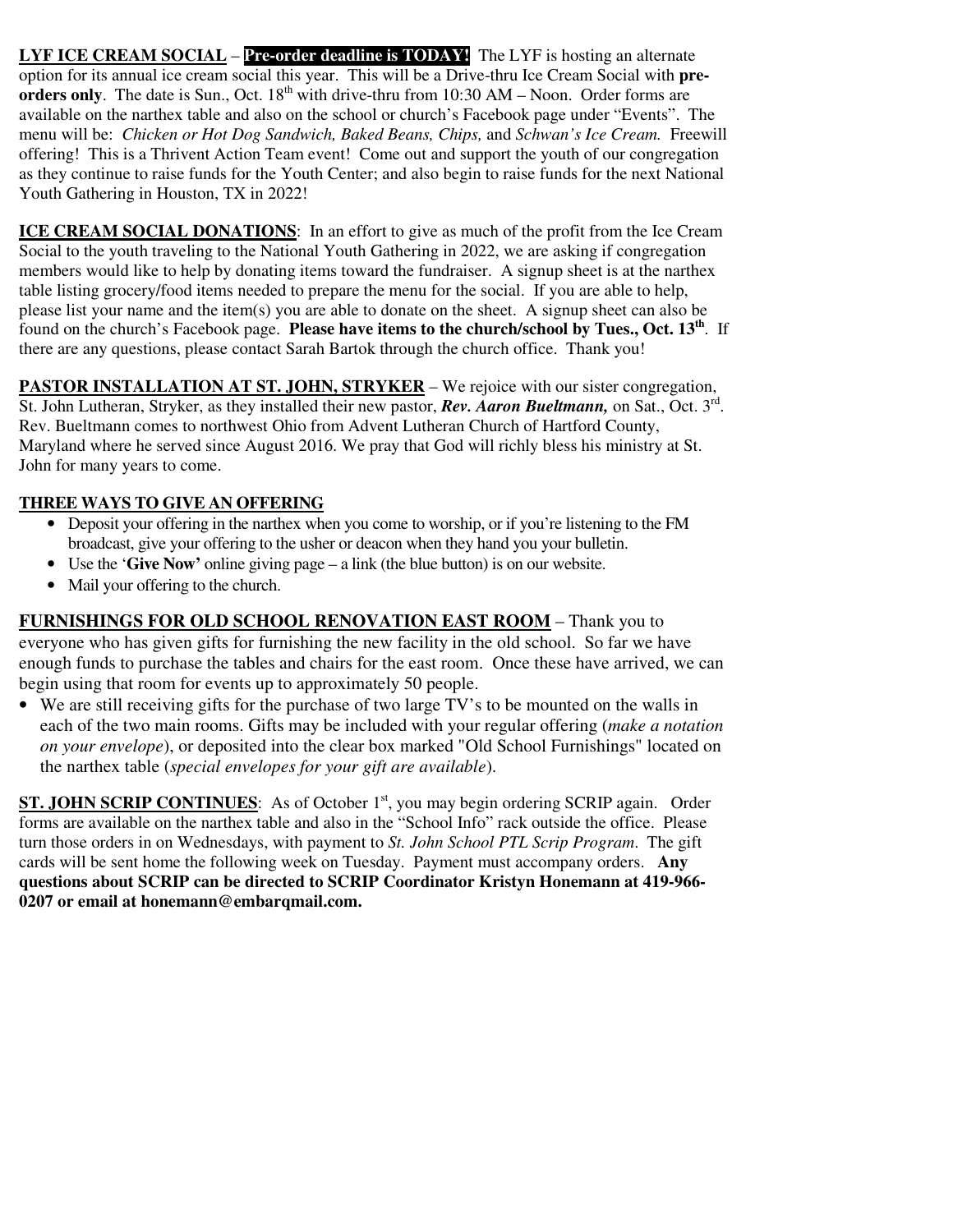**OPTIONS FOR HOLY COMMUNION DURING COVID -** During this time of

pandemic, we are making Holy Communion available in the following ways:

- **Thursday evening Communion services** prior to first and third Sundays
- **First and Third Sundays each month** in the Sanctuary, and drive-thru after the service



• **Second Sundays** – after the service in the sanctuary

**Please note – Drive-thru Communion is on the first and third Sundays for those who have participated in the Divine Service from the parking lot.** 



**SHARE THE BOUNTY OF SUMMER** – This morning a table has been set up under the carport where you can bring any spare produce from your garden and share it with others in the congregation. Bring whatever you can and take whatever you can use, and share the bounty of summer! The table will be set up each Sunday through September or so.

**PROJECT CONNECT** – There are many free booklets in the rack in the narthex. Be sure to check for some informative reading such as: *"Alzheimer's: Facing the Loss of a Lifetime," Talking with God," "Forgiveness is a Choice," "Talking Openly with Kids," "Setting Priorities," "Your Place in God's Plan," "Stressed but Connected,*" *"Beyond Divorce," "For Better, For Worse," "What Is Faith in Jesus?"* and many more. Booklets furnished through Lutheran Hour Ministries.

**'BREAD FROM HEAVEN'** – A note to St. John members needing food assistance – If you could use food assistance from our food pantry, please speak with *Pastor Niermann*. We are required by the *Northwestern Ohio Food Bank* to keep a record with your name, but pastor will keep your record separate and absolutely confidential.

Contributions can be made at any time. Monetary gifts can be given to the *Good Neighbor Fund* (note it on your offering envelope). Food donations for our pantry can be dropped off in the box by the Archives display cases. Any and all contributions are always greatly appreciated, and the families we serve are greatly appreciative of the generosity of St. John. Thank you so much!

**A SIMPLE AND CONVENIENT WAY TO GIVE** – This fall, consider signing up for electronic giving. St. John Lutheran Church relies on financial support of the congregation and electronic giving offers an easy way to give on a recurring basis. One simple, easy to use authorization form can begin or change your electronic contributions amount. Contact *Joyce Wiechers* in the office at 419-598-8961 for details or begin by clicking on the blue "Give Now" button on the church's website. Thank you!

**ST. JOHN CHURCH LIBRARY** – Stop in and check out the growing number of books available in the church library, located in the hall next to the sanctuary. The books in this library have been screened to assure that they are true to the Word of God and can be trusted to be theologically sound. To borrow a book, just take it with you, and then return it to the basket when you've finished reading. A complete list of the books in the church's library can be found by clicking on the "Book Inventory" link on the library page of our church's website. http://www.sjl.org/library.html